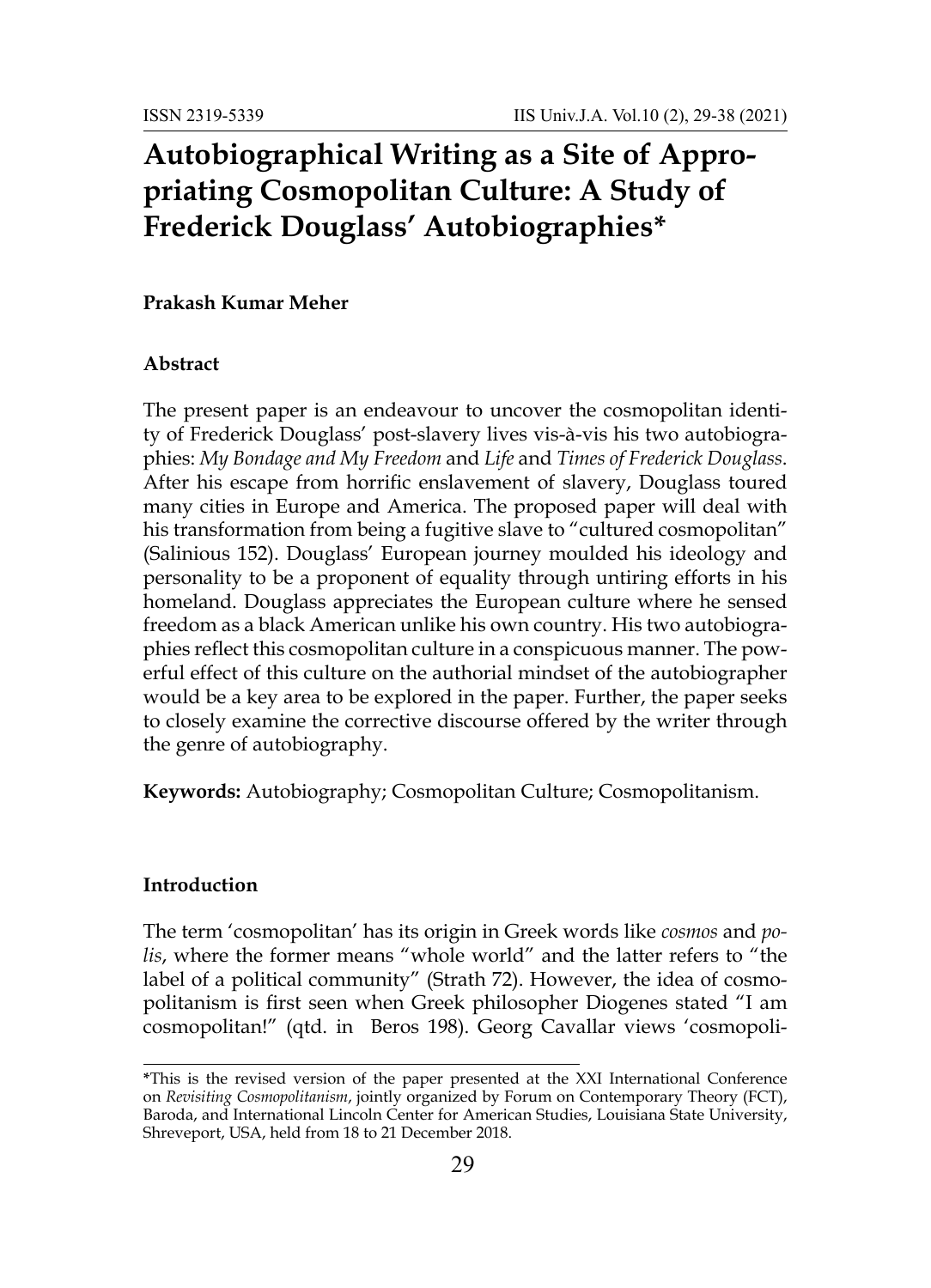tanism' as, "the belief or the theory that all humans, regardless of race, gender, religion or political affiliation belong to, or should belong to, one single community" (4). It speaks of any community where we do not find discrimination on the basis of caste, race or religion and thus puts emphasis on human beings as the citizens of the world. Further, Cavallar's standpoint emphasizes strongly about the value of cultural diversity. When we think about this particular belief or theory the Sanskrit phrase "Vasudhaiva Kutumbakam" comes into play. This phrase consists of three words namely 'vasudha,' which means earth; 'Iva,' means is; and 'kutumbakam' signifies the family. In this way the phrase means the world is one family (Lakhanpal). The *Merriam-Webster Dictionary* defines the word 'cosmopolitan' as "a person who has lived in and knows about many different parts of the world." Furthermore, Sirpa Salenius thinks this concept in a specified way by including identity, mobility and relocation as the prime factors which constitute cosmopolitanism. According to her it is "reassessment of identity associated with mobility and relocation;" which find its association in "intellectuality and universal humanism, in opposition to regional particularism or nationalism" (153). In view of these premises this paper attempts to uncover the cosmopolitan identity of Frederick Douglass visà-vis his two autobiographies: *My Bondage and My Freedom* and *Life and Times of Frederick Douglass*.

Frederick Augustus Washington Bailey, later known as Frederick Douglass was an African-American writer and former slave. He escaped from the horrific clutches of slavery in 1838 and thereafter he transformed his life from fugitive slave to abolitionist, social activist anda "cultured cosmopolitan" (Salenius 152) propagating the cosmopolitan culture of Europe. The constant relocation of the autobiographer, i.e., from United States to Europe and vice-versa, eventually formed his identity of a pro-cosmopolitan. After his escape from slavery Douglass toured many European countries. However, before landing in Europe he was unaware about the absence of discrimination on the basis of color in European countries. The moment he landed in Ireland, he experienced the difference between being fugitive slave and a freeman.

In a letter addressed to prominent American abolitionist William Lloyd Garrison in January, 1846 Douglass appreciates the European culture of equality and says that, "I can truly say, I have spent some of the happiest moments of my life since landing in this country" (Douglass *My Bondage* 296). He further describes the joyful moments in the context of equality where he witnesses sympathy for slave and hatred for slave holders; a warm embrace from members and ministers of religious bodies; and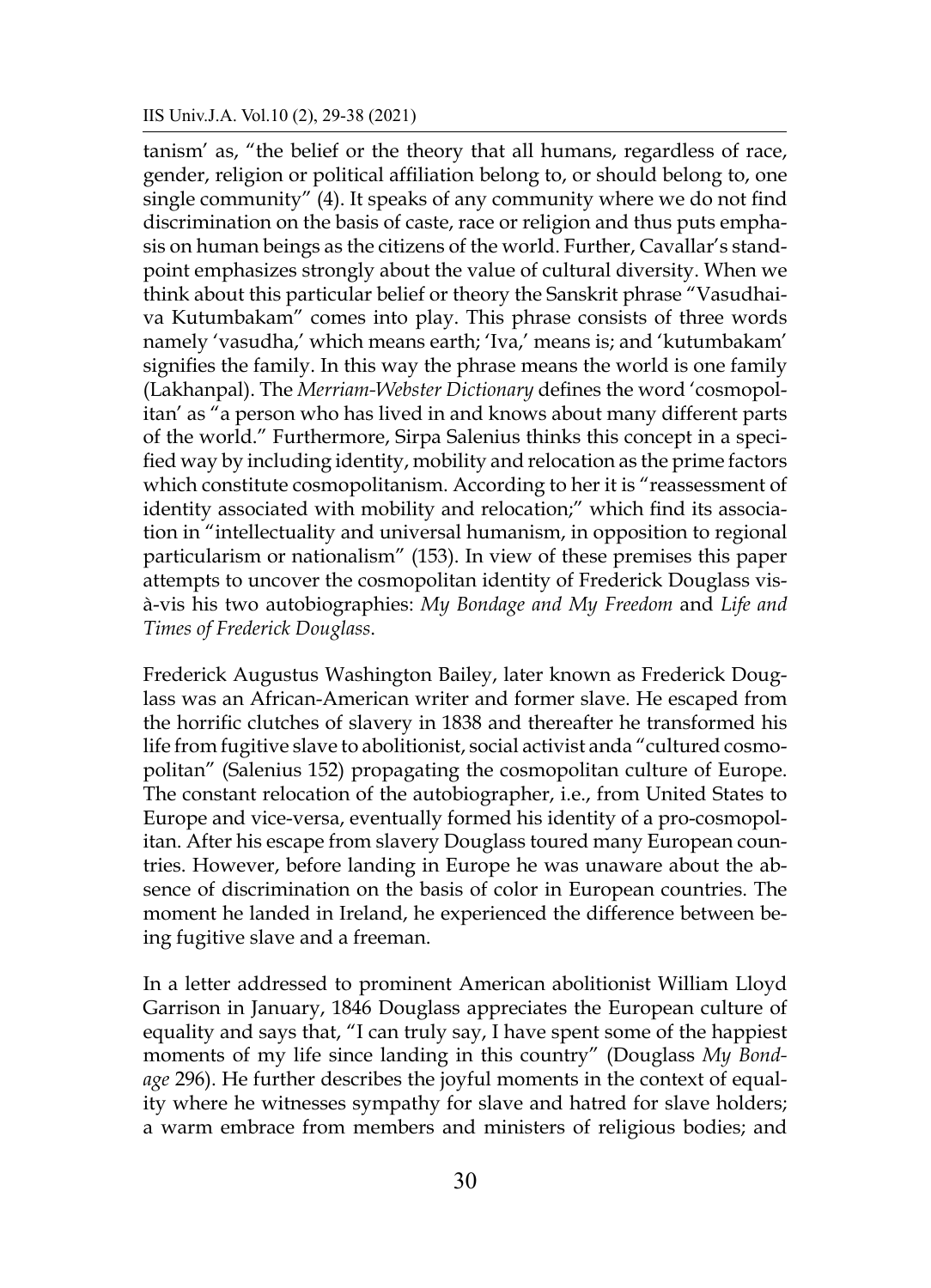kind hospitality offered by dignitaries (296). His admiration for culture of equality continues in the letter as he says that, "I find no difficulty here in obtaining admission into any place of worship, instruction, or amusement, on equal terms with people as white as any I ever saw in the United States" (297). It becomes evident that his experience of altogether different worldview is developed through his social contact in a different cultural locale. Notwithstanding being still a fugitive slave Douglass not only observed human brotherhood which is a prime aspect of cosmopolitanism, but also his acquaintance with many dignitaries made him as "cultured cosmopolitan" (Salenius152).

## **Douglass' tour of Ireland**

The autobiographer's development from fugitive slave to "cultured cosmopolitan" is portrayed in his autobiographies as Douglass was treated equal with many dignitaries in Europe. He affirms himself as "refuge in monarchical England" and "rude, uncultivated fugitive slave" (Douglass *Life and Times*) as he escapes from slavery and takes shelter in Europe. However, some series of events and acquaintances modify the impertinence and uncultivated nature and makes him a greatly admired figure. Douglass' notion of cosmopolitanism is revealed by his association with leader of Ireland like Daniel O' Connell. He was invited by O'Connell who was famously known as "The Liberator." Douglass was deeply moved and influenced by his eloquence in addressing people for a cause who fought the battle for Catholic emancipation in Ireland. Like Douglass, O'Connell denounced the slavery and for this Douglass called him as, "the friend of liberty" (Douglass *Life and Times*). The meeting between both strengthened the cause of black rights across the globe, as Douglass was introduced as "Black O' Connell of US"by O'Connell in Conciliation Hall before a large audience. The notion of going beyond the boundary was reflected in the Irish leader's ideology. The autobiographer brings forth this and writes about his speech thus:

> My sympathy is not confined to the narrow limits of my own green Ireland; my spirit walks abroad upon sea and land, and wherever there is oppression I hate the oppressor, and wherever the tyrant rears his head I will deal my bolts upon it, and wherever there is sorrow and suffering, there is my spirit to succor and relieve. (Douglass *Life and Times*)

The vision of the Irish leader is evident from this speech that he thinks beyond his territory and ready to fight for black people and humanity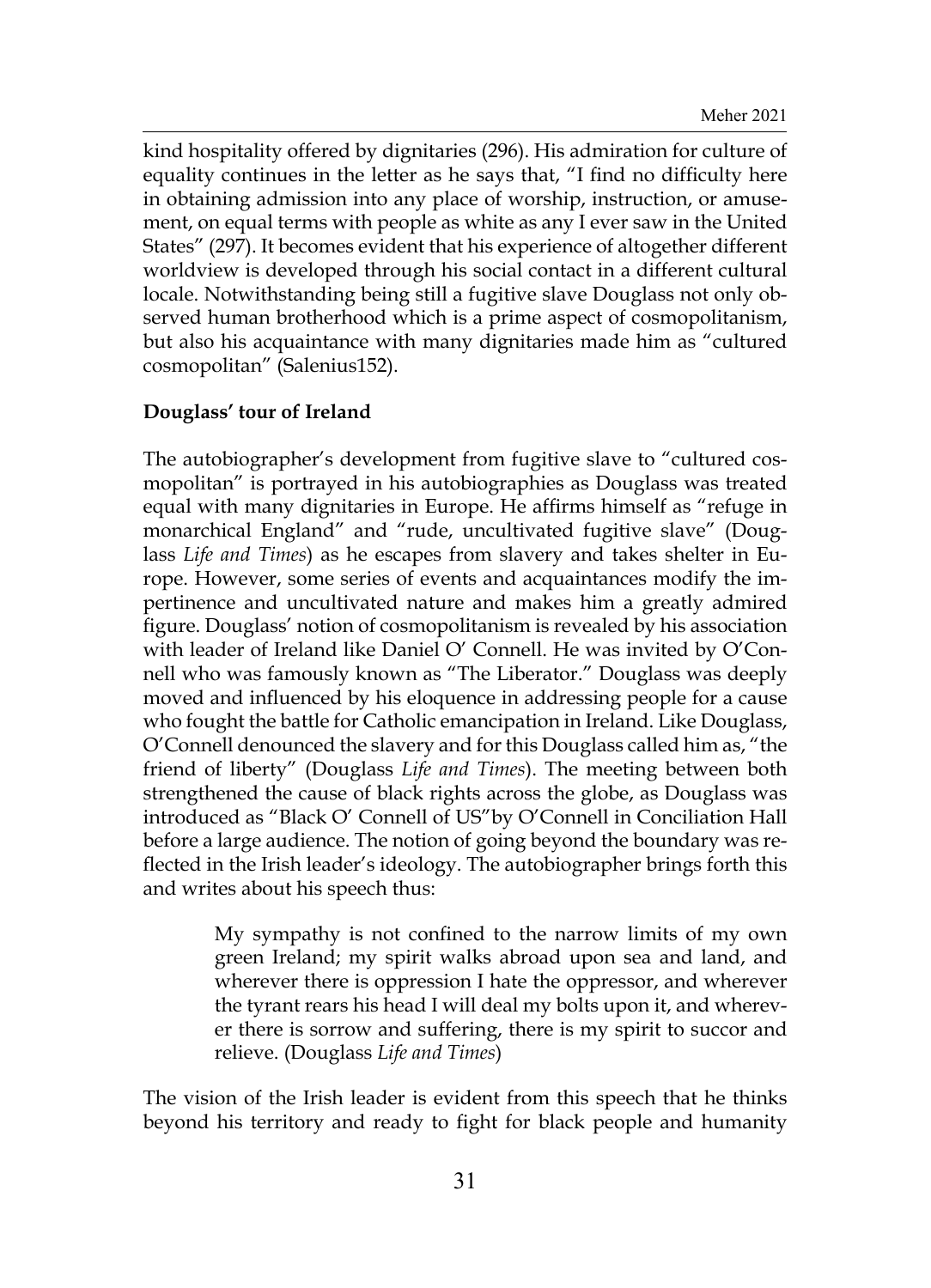#### IIS Univ.J.A. Vol.10 (2), 29-38 (2021)

which reinforce the cultured cosmopolitan thought. Further, he points out that any kind of oppression is a threat to pursue cosmopolitan culture and thereby strongly condemns the oppressor. The autobiographer was impressed by this and called him a "transatlantic statesman" (Douglass *Life and Times*) as his speech manifested the ability to sense discrimination beyond one country. During his sojourn in Ireland Douglass continued to experience the racial equality as he found himself dining with lord mayor of Dublin. He appreciates equality of the country and writes, "They measure and esteem men according to their moral and intellectual worth, and not according to the color of their skin" (Douglass *My Bondage* 298).

The most striking element in the autobiographical narratives is Douglass' experience of two cultures in different continents: One inside U.S.A. as a victim of slavery and another, regarding the fair treatment to black people in Europe. Moreover, the fair treatment to black people is clearly evident when he writes that, "a total absence of all manifestation of prejudice against me, on account of my color" (qtd. in Ferreira 57). The significant part of this culture in Europe and particularly in Ireland transfigures his cause of equality in his homeland in the later life. Apart from Ireland chapter of the fugitive slave's history, other European country like England too serves to mould him in pursuit of becoming a "cultured cosmopolitan" (Salenius 152).

Douglass' tour of Ireland marks the beginning of a change in the selfhood of the former slave. The shift from an oppressed self in America to a respectable figure in Ireland speaks volumes about the equality in Ireland as experienced by the autobiographer. The complete absence of racial discrimination points towards the fact that human race is one and there is no hierarchy of races. He observes that no race is superior to another unlike in America. This happens to be a valuable experience to the former slave which gets reflected in his actions and behaviors in the years to come. The Ireland chapter seems to be a stepping stone in the cause of being a promoter of multiculturalism.

### **Douglass' sojourn in England**

Douglass is known for his speeches as far as promoting black rights and equality are concerned. We do find the efforts and vision of him in uniting the people and to bring under one umbrella. This is seen in his sojourn in England where he used to address several meetings to put forth the issue. His speeches serve as a means to reinforce his ideology of belief in cosmopolitanism. His untiring efforts to abolish slavery outside his homeland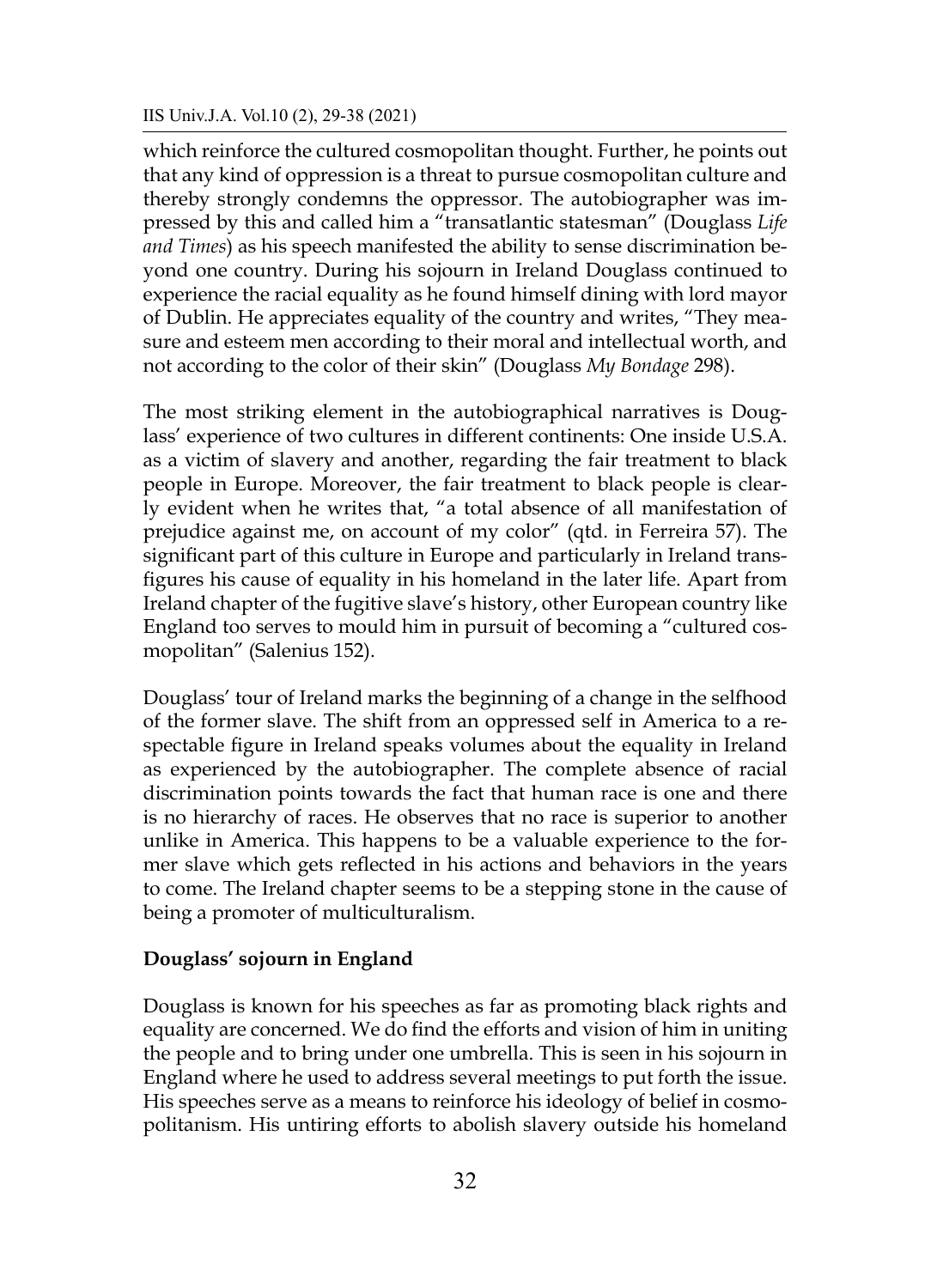and to establish cosmopolitan values are reflected in his Reception speech at Finsbury Chapel, Moorfields, England on May 12, 1846. He makes clear about raising the slavery issue outside America, i.e., in England before the British audience and goes beyond boundary when he says, "Slavery is the common enemy of mankind and all mankind should be made acquainted with its abominable character" (Douglass *My Bondage* 339).

He further says that, "He [slave] is a part of human family" (339-40). Douglass speaks of that family where there is no oppression. In one of his speeches he took his stance before the English people not against Americans; however, emphasized that slavery is a crime against all the members of human family. Thus he is able to connect and unite all against the evil practice which is a threat to cosmopolitanism and "regional particularism" (Salenius 153).

Being a victim of slavery, Douglass' prime motive behind raising the issue is to join pro-equality people in the crusade against the evil institution (slavery) and by joining them he advocates the common brotherhood. The life narratives offer his cosmopolitan acquaintance with John Bright and Richard Cobden as he calls them as "Rising statesmen of England" (Douglass *Life and Times*). He was invited as the welcome guest at the house of Mr. Bright. But he was treated as a friend and brother. Anti-Corn Law League was founded by both Bright and Cobden. They were known for fight against corn laws. The autobiographies provide glimpses of his observation of agitation in England vis-à-vis the corn laws and thus take interest on the social issue of England. He praises both Bright and Cobden for their efforts to repeal the law.

Furthermore, his autobiographies delineate about his association with dignitaries like Sir John Bowring, Thomas Clarkson, Mary Howitt and her husband William Howitt in England. Clarkson was an English abolitionist and leader of anti-slavery movement. Bowring was a poet, statesman and diplomat. Douglass' association with these persons made him aware about the people who were fighting against suppression through writings. He came to know about William and Mary who were writing against slavery and thus propagating equality. Douglass writes about it as, ". . . their well known testimonies against slavery, made me feel much at home with them at their house in that part of London" (Douglass *Life and Times*).

The feeling of being at home in a foreign country is generally appropriated and can be considered as a significant development in making him a cultivated cosmopolitan. In a nutshell,it is observed that Douglass' ac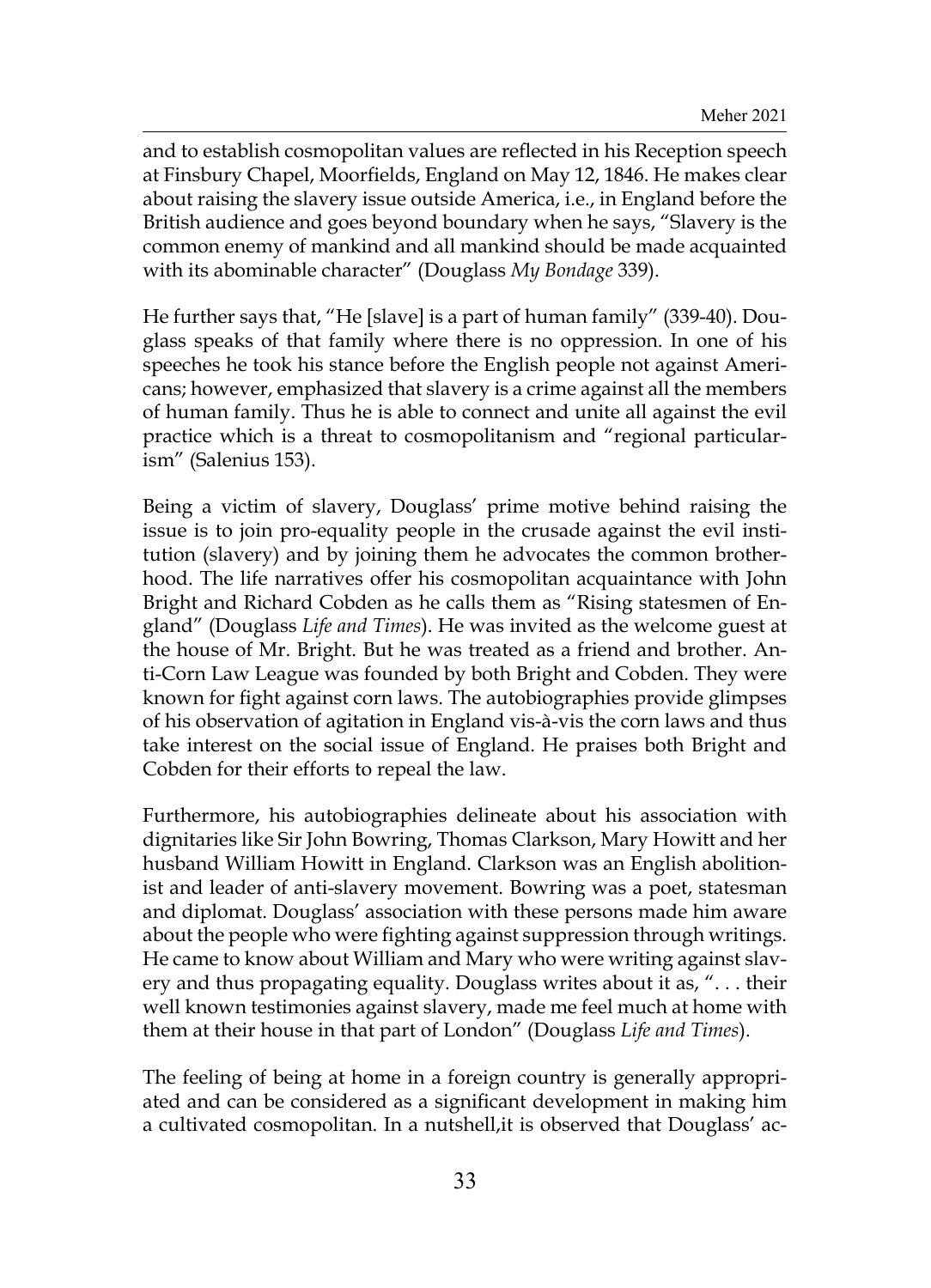IIS Univ.J.A. Vol.10 (2), 29-38 (2021)

quaintance with above dignitaries along with others established a starting point in his pursuit of racial equality in his homeland and Europe as well. Douglass writes about the visit of England thus: ". . . it afforded me of becoming acquainted with educated people and of seeing and hearing many of the most distinguished men of that country" (Douglass *Life and Times*).

Moreover, it can also be observed that evil practices like injustice and discrimination in the name of race and oppression do not unite people of diverse cultures. In fact, the implementation of these practices creates hierarchy and serves as threat to the construction of cosmopolitan identity. The autobiographer's stay in Ireland and England clearly indicates that his crusade was against many social issues which aim to disrupt the equality.

## **Douglass' Journey to Europe: Cultivating a Cosmopolitan Self**

Apart from Douglass' sojourn in Ireland and England, Douglass toured other European countries like Italy and France. His journey to various cities of above countries and being in contact with European leaders created a "creole self" (Sweeny 54), i.e., a mix of European and African identity in Douglass' acts and behaviours. The after-effects of the journey had a significant role in propagating cosmopolitan values and equality in his homeland. Further, it also had a profound impact on his personality. According to Bill E. Lawson the period from his escape, i.e., 1838 at the age of twenty to the year 1860 can be counted as the "period of intellectual and personal growth" (118). In this context Alan Rice and Martin Crawford describes his arrival to Britain and Ireland as a "raw material of great black figure" and his departures as "finished independent man" (qtd. in Sweeny 13). Since Douglass witnessed altogether a different culture; his effort and vision of preserving cosmopolitan equality is twofold: inside his homeland and Europe. His extensive cosmopolitan acquaintances and outlook of Europe led Douglass to work for it in the United States. It is noticed that his European journey and good rapport with prominent figures served as an eye opener for Douglass in the fight against racial discrimination and his struggle for equality.

Most importantly, it played a remarkable role in reinforcing the culture of equal treatment in his country. The European exposure rekindled Douglass' vision of equality; however, the changing environment of United States after the abolition of slavery during that time was equally significant, argues Louis Rodriquez. Douglass changed his agenda from slavery to the idea of a "composite nation" which means "a nation composed of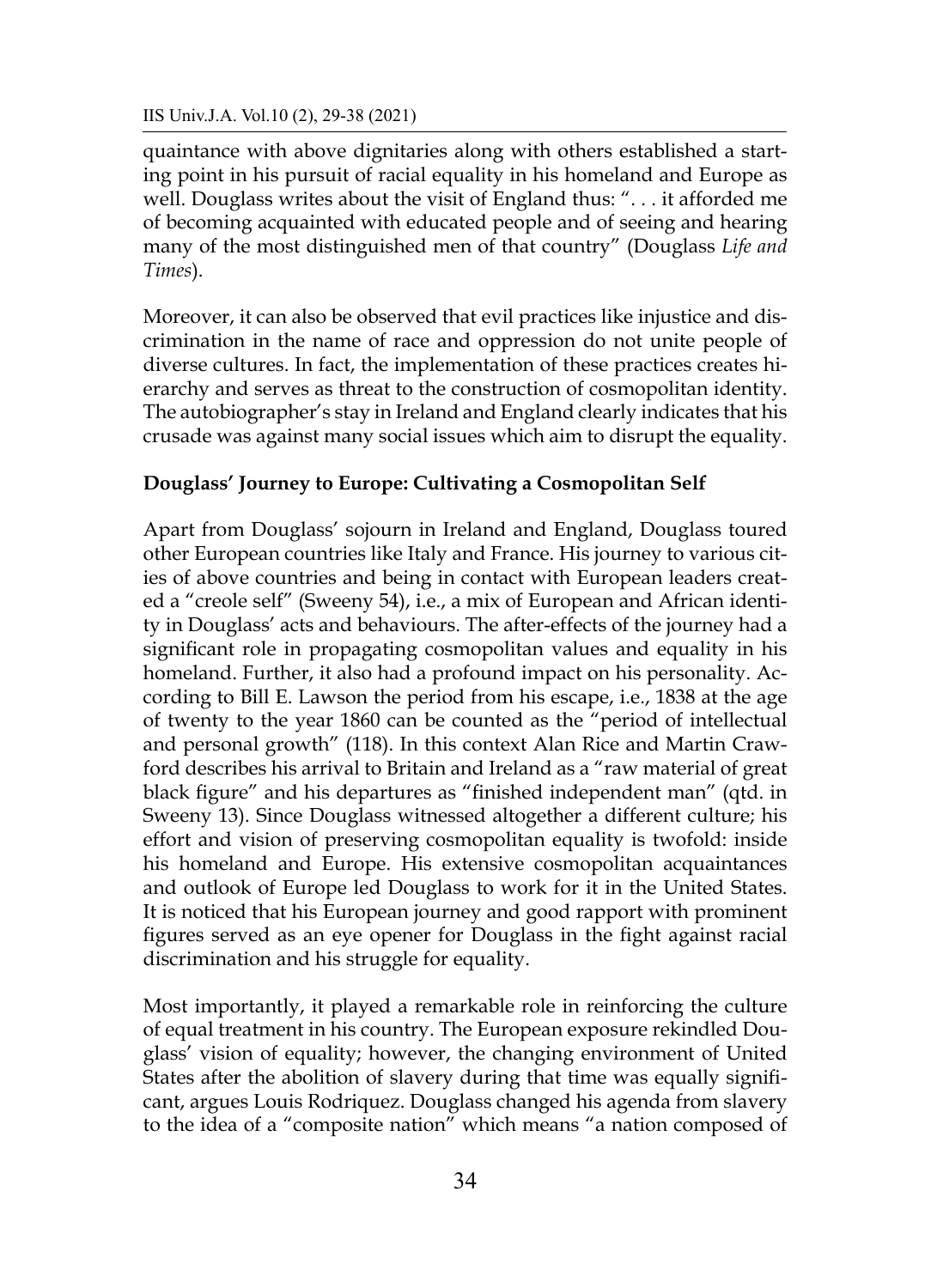different races" and thus supported the Chinese Americans (105). For his untiring vision of bringing all races and unite them he was viewed as "the father of the integrationist-equal-rights-movement." He was known for his opposition to black immigration proposal and as a champion of the cause of integration and civil rights (Goldstein 464).

Douglass discusses about a composite nation i.e., his vision of turning his country to a cosmopolitan nation and says, "All the great qualities are never found in any one man or any one race" (Rodriquez 104). Thus he states emphatically about the need of such a multicultural nation.His views on Chinese immigration and vision of a making Washington D.C. as a cosmopolitan city are the two important aspects in his pursuance to cosmopolitanism. He speaks about Chinese immigration thus: "Do you ask if I favor such immigration, I answer *I would*. Would you have them naturalized, and have them invested with all the rights of American citizenship? *I would*. Would you allow them to vote? *I would*. Would you allow them to hold office? *I would*" (qtd. in Wong 96).

Douglass talks about racial assimilation through a space for both white and black people. As far as the city Washington D.C. is concerned his cosmopolitan identity is revealed when he says that, "I want a home here not only for the negro, the mullato and the Latin races, but I want the Asiatic to find a home here in the United States, and feel at home here, both for his sake and for ours" (qtd. in Culberston 913). It reflects Douglass' vision of going beyond a particular race and milieu as he thinks about all the races to coalesce in a city. Moreover, his 1877 speech "Our National Capital" highlights his cosmopolitan vision (Culberston 913). This vision is evident when he says about the city thus: "Under its [Washington D.C.] lofty domes and stately pillars, as under the broad blue sky, all races and colors of men stand upon a footing of common equality" (Douglass *Life and Times*). He raises the pertinent question in his speech titled "The Present and Future of the Colored Race in America" delivered in New York thus: "Can the white and colored people of this country be blended into a common nationality, and enjoy together, in the same country, under the same flag, the inestimable blessings of life, liberty and the pursuit of happiness, as neighborly citizens of a common country?" (qtd. in Harris and Tichenor 88) and answers it by saying: "I believe they can"(88).

Douglass' endeavour to create a multicultural/multiracial society under one identity lies in his experience of oppressive treatment of being a slave. The cruel treatment to slaves opened up his understanding of human race that was based on hierarchy and inequality. After his es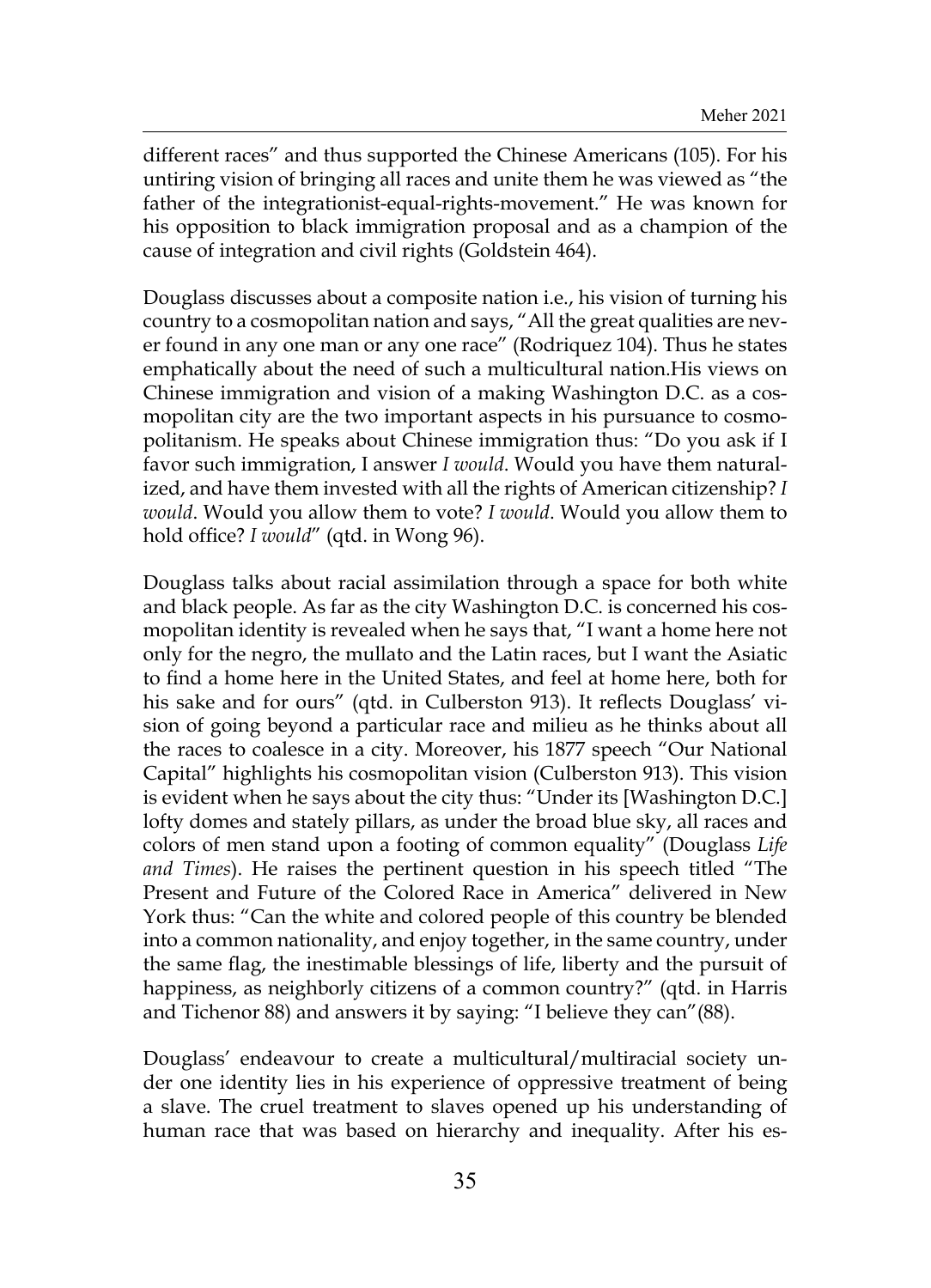cape from slavery, Douglass's encounter with William Lloyd Garrison served as a significant impact which shaped his mind to work for the abolition of the institution of slavery. In fact, Garrison and his newspaper *The Liberator* were the earliest guiding forces that made the autobiographer learn about humanity in a racist society. Garrison was an abolitionist and known for his antislavery newspaper. He writes about the influence of the paper thus:

> The Liberator was a paper after my own heart. It detested slavery— exposed hypocrisy and wickedness in high places— made no truce with the traffickers in the bodies and souls of men; it preached human brotherhood, denounced oppression, and, with all solemnity of God's word, demanded the complete emancipation of my race. I not only liked— I *loved* this paper, and its editor. (*My Bondage* 284)

Douglass' association with Garrison resulted in the shaping of his personality and he became more humane in his thoughts and behavior. It prepared the foundation stone of social consciousness vis-à-vis equality and the formation of cosmopolitan space. Garrison's activism in the field of abolitionism made the autobiographer think and work for social reform in a broad way by taking in to account of multiculturalism. When we think about the mind of Douglass in this period, Waldo E Martin Jr. (a historian) rightly observes that, the encounter was "educational experience and spiritual rebirth" (22). Though Douglass was self educated, he acknowledges Garrison for giving him the formal education. The historian also writes about the impact of the famous abolitionist thus: "It was primary source for his moral and religious philosophy of social reform. It helped Douglass to crystallize and to expand his beliefs in man's basic goodness, human perfectionism, and human progress" (22).

Thus, the attempt to unify both white and black people can be viewed as a step towards annihilation of racism in America and more importantly bringing the humanity as a major force for the establishment of a egalitarian and cosmopolitan society.

## **Conclusion**

Being a cultivated cosmopolitan, Douglass' personal life was not distinct from his public life. He successfully lived the idea of going beyond one race in his private life. The value of transcending race and coming to racial equality was reflected through his interracial marriage. He married a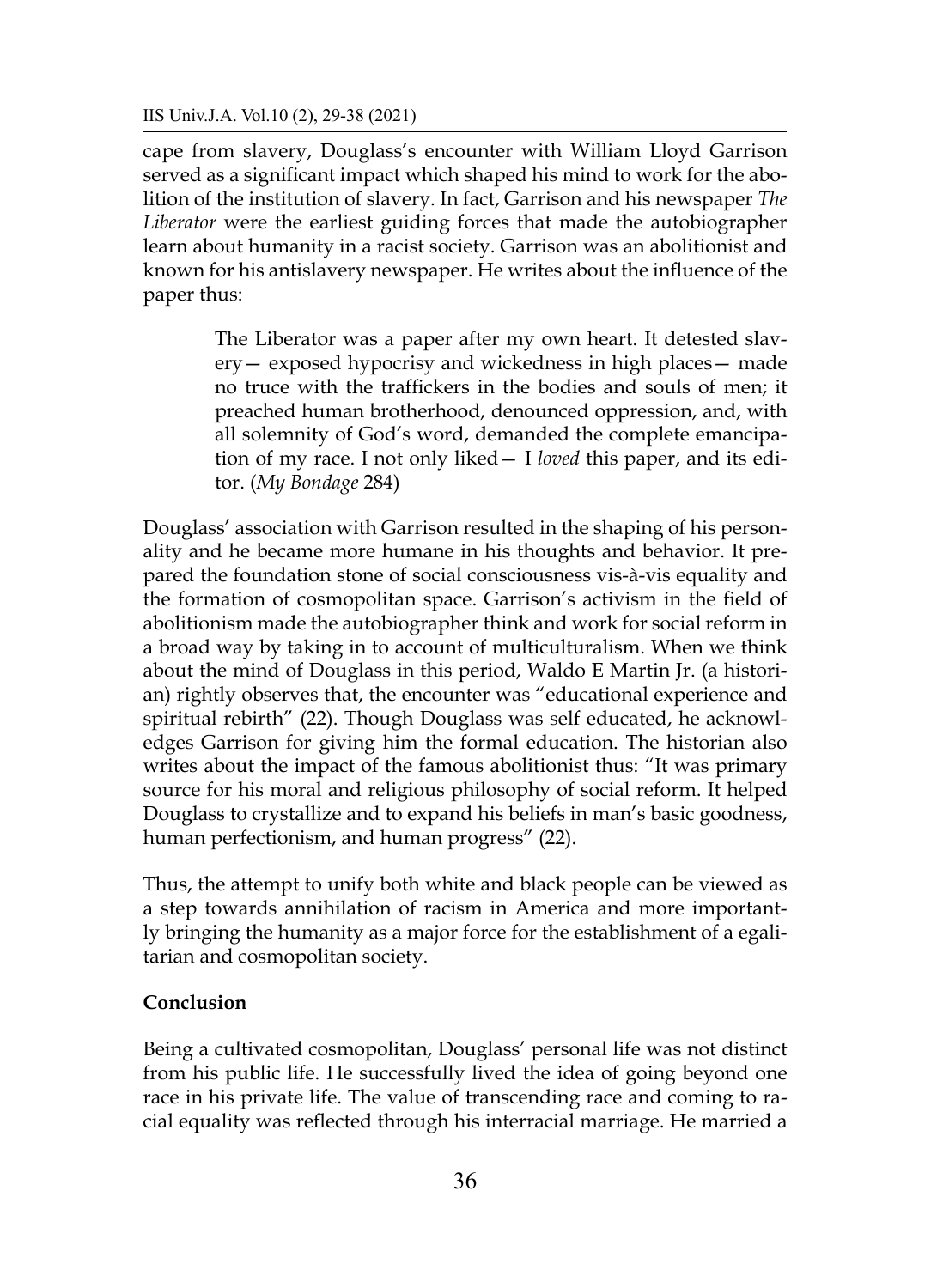white woman at the age of 66, after the death of his first wife Anna. His second wife Helen Pitts worked as a secretary and the marriage sparked controversy and criticism. Douglass indeed argued for the unification of race and the "importance of transcending race, of thinking about the oneness of humanity" (Levine 218) and thus emphasized the cosmopolitan vision. His cultivated cosmopolitan perspective is evident as he declares: "I am not an African, as may be seen from my features and hair, and it is equally easy to discern that I am not a Caucasian" (qtd. in Levine 218). When we think about this statement it is observed that Douglass accepts all races and more importantly embraces humanity as a whole rather than some separate groups.

The two autobiographies offer author's observations and experiences of two cultures: One inside the U.S.A. where racial discrimination seems ubiquitous, and another, outside the U.S.A. i.e., Europe where equality is appreciated in all walks of life regardless of race and gender. It is noticed that the latter has a profound impact upon the authorial mindset of Douglass.It is clearly evident as we can also see that the author's vision is not only to work for black rights but also to strive for equality for both black and white people. Thus Douglass manages to create a multiracial and multi-ethnic society.

## **Works Cited:**

- Beros, Martin. "Cosmopolitan Identity- Historical Origins and Contemporary Relevance. "*Tabula: časopis Filozofskog fakulteta, Sveučilište Jurja Dobrile u Puli*, no. 14, 2016, pp. 197-211.
- Cavallar, Georg. *Kant's Embedded Cosmopolitanism: History, Philosophy, and Education for World Citizens*. De Gruyter, 2015.
- Culberston, Graham. "Frederick Douglass's "Our National Capital": Updating L'Enfant for an
- Era of Integration. *Journal of American Studies*, vol. 48, no. 4, 2014. pp. 911- 935. doi: 10.1017/S002187581400067X.
- Douglass, Frederick. *My Bondage and My Freedom*. Yale UP, 2014.
- ---. *Life and Times of Frederick Douglass*. Kindle ed., Dancing Unicorn, 2016.

Ferreira, Patricia J. "Frederick Douglass in Ireland: The Dublin Edition of